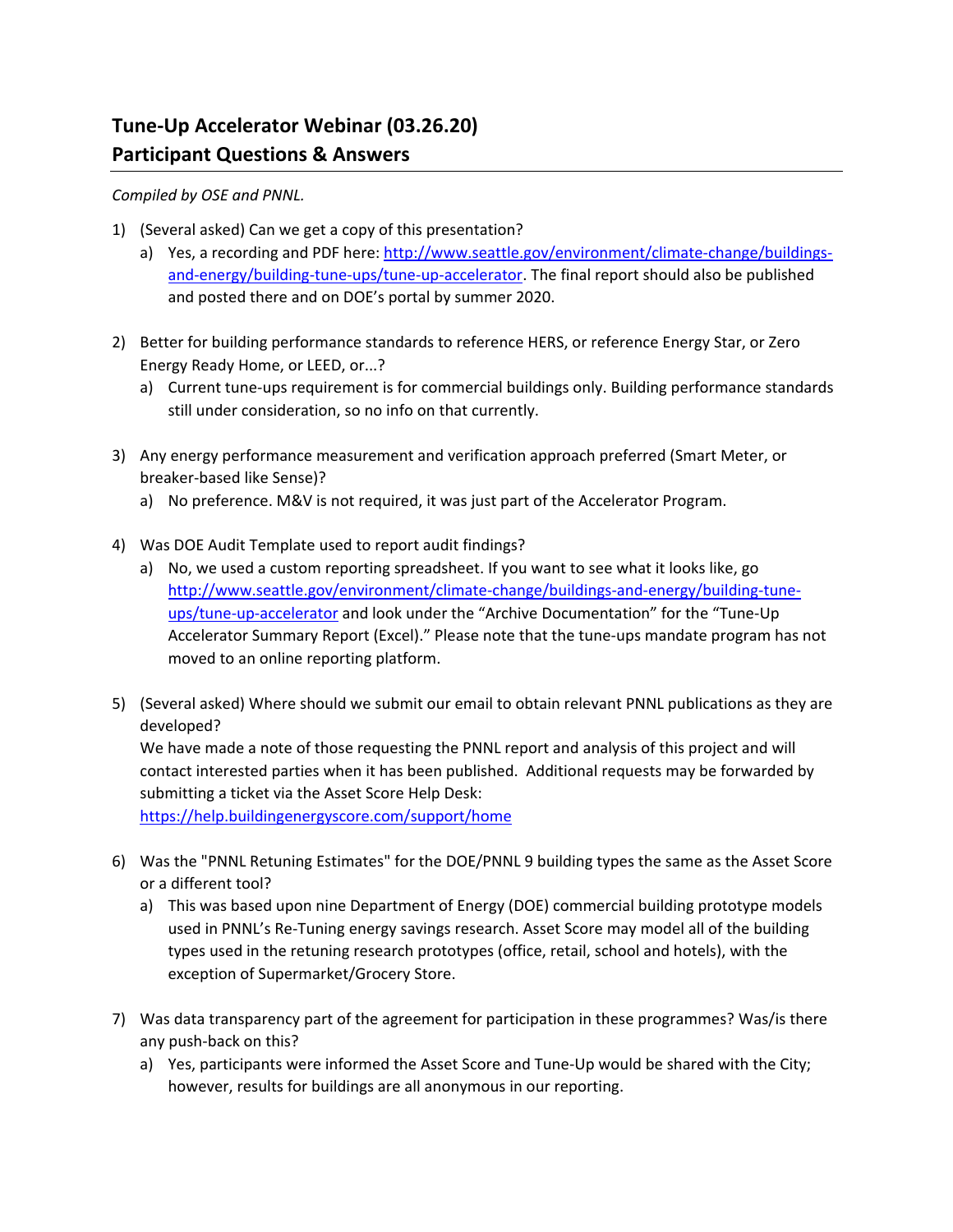- b) There was not pushback because it is a requirement of the tune-ups mandate and also a requirement to get the incentive for early compliance.
- 8) Is an ASHRAE Level 3 Audit required to generate the Asset Score model? No. A building may be modeled in Asset Score with a minimal set of inputs, though it may be fine‐ tuned with additional levels of detail. ASHRAE Level 3 audits require a more rigorous engineering analysis focusing on the potential capital‐intensive energy efficiency measures. An energy model is usually created and calibrated to facilitate the analysis. ASHRAE level 3 doesn't specify what modeling tool to use.
- 9) I can't find any online Spark tool presence; the website looks down. Is it still in use?
	- a) NEEA has been doing some work on it and may be transitioning it.
- 10) Are those savings from bills, or predicted?
	- a) The M&V savings used data reported to Energy Star Portfolio Manager, but as noted, only 4‐10 months of post tune‐up months were available. We do hope to update this.
- 11) What common barriers to participation were identified, if any?
	- a) Staff capacity and budget were the biggest.
- 12) What sort of analysis went into dividing the buildings into size ranges?
	- a) The size ranges for tune-ups were based on actual numbers of buildings in Seattle and the GFA reporting to the energy benchmarking program to roughly divide them so that not too many buildings had to report in any given year. (Most years have about 200‐250 that need to report.)
- 13) How much assistance is provided to participants through the TUA for economic analysis?
	- a) UW IDL was able to provide rough cost estimates for implementation of the Level 3 Building Renewal Plans (5 buildings).
- 14) Any theories on why the Spark report (level 1) was to motivating to buildings?
	- a) It generally was *not* motivating. We think it was because the owners were very focused on their own business needs and just getting the tune-up itself completed. For most, tune-ups was a new concept and enough to manage.
- 15) Does a contracting firm have to attend a training in order to be qualified to participate in the program?
	- a) No, but they must meet the following qualifications: http://www.seattle.gov/environment/climate-change/buildings-and-energy/building-tuneups/how‐to‐comply#HireaTUSpecialist
- 16) In the meantime, any resources on decreasing energy load during COVID19 shelter in place?
	- a) We have not created any resources yet. To date, utilities have been focused on making sure customers who have been laid off can pay their bills. This is an evolving situation, so resources